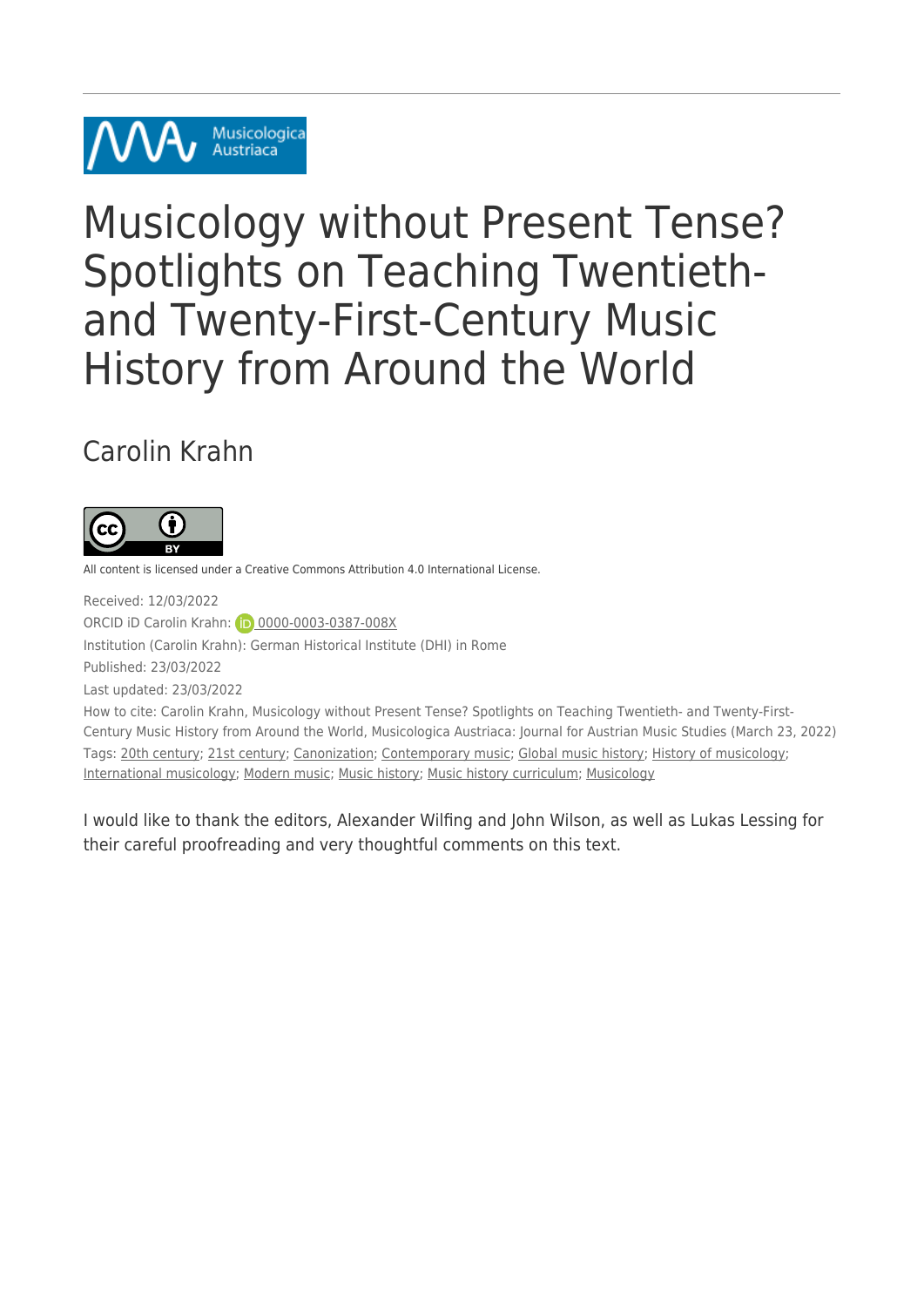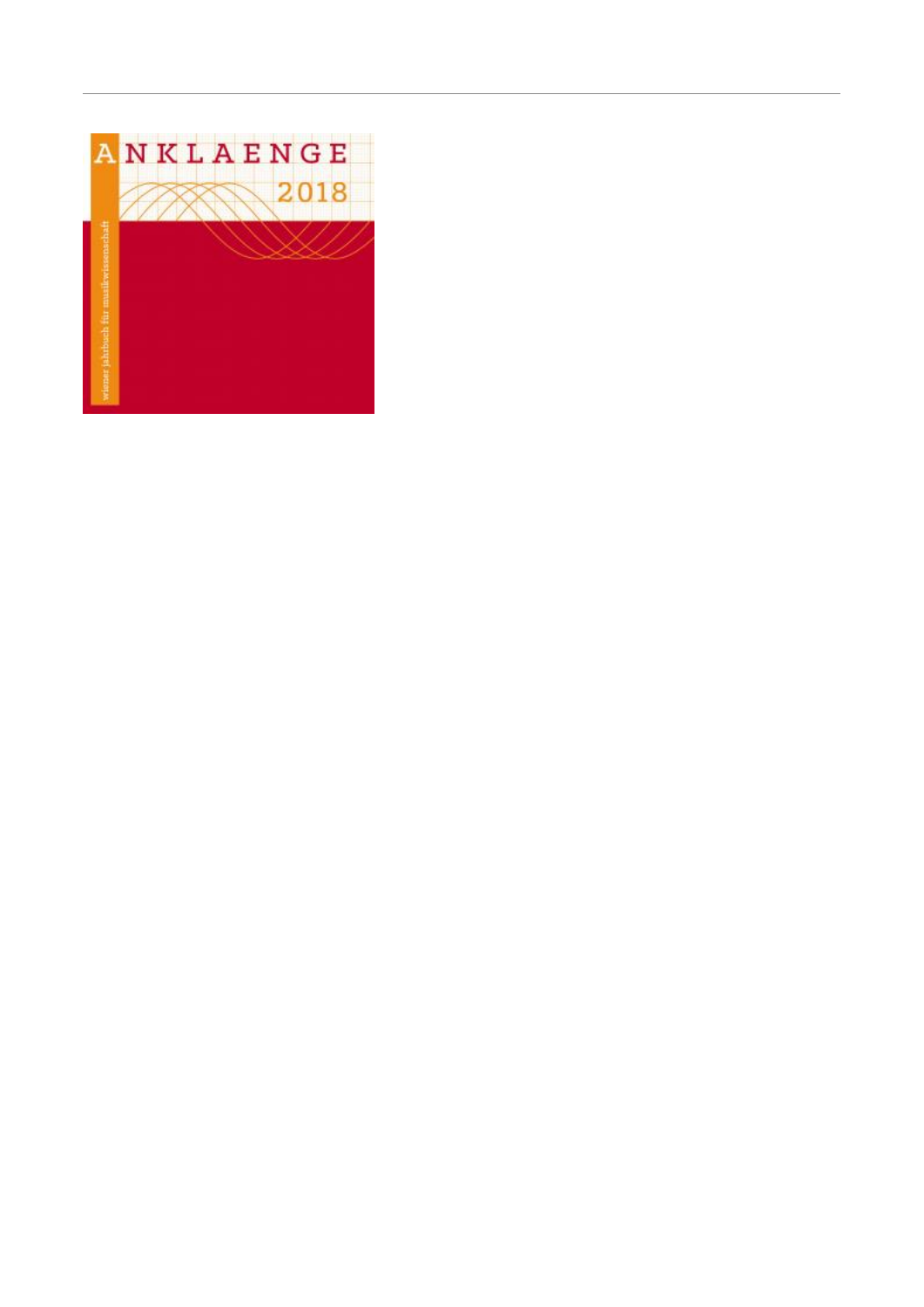

Die Musikgeschichte des 20. und 21. Jahrhunderts im universitären Unterricht / The Teaching of Twentieth- and Twenty-First-Century Music History at Universities and Conservatories of Music ed. by Juri Giannini, Julia Heimerdinger, and Andreas Holzer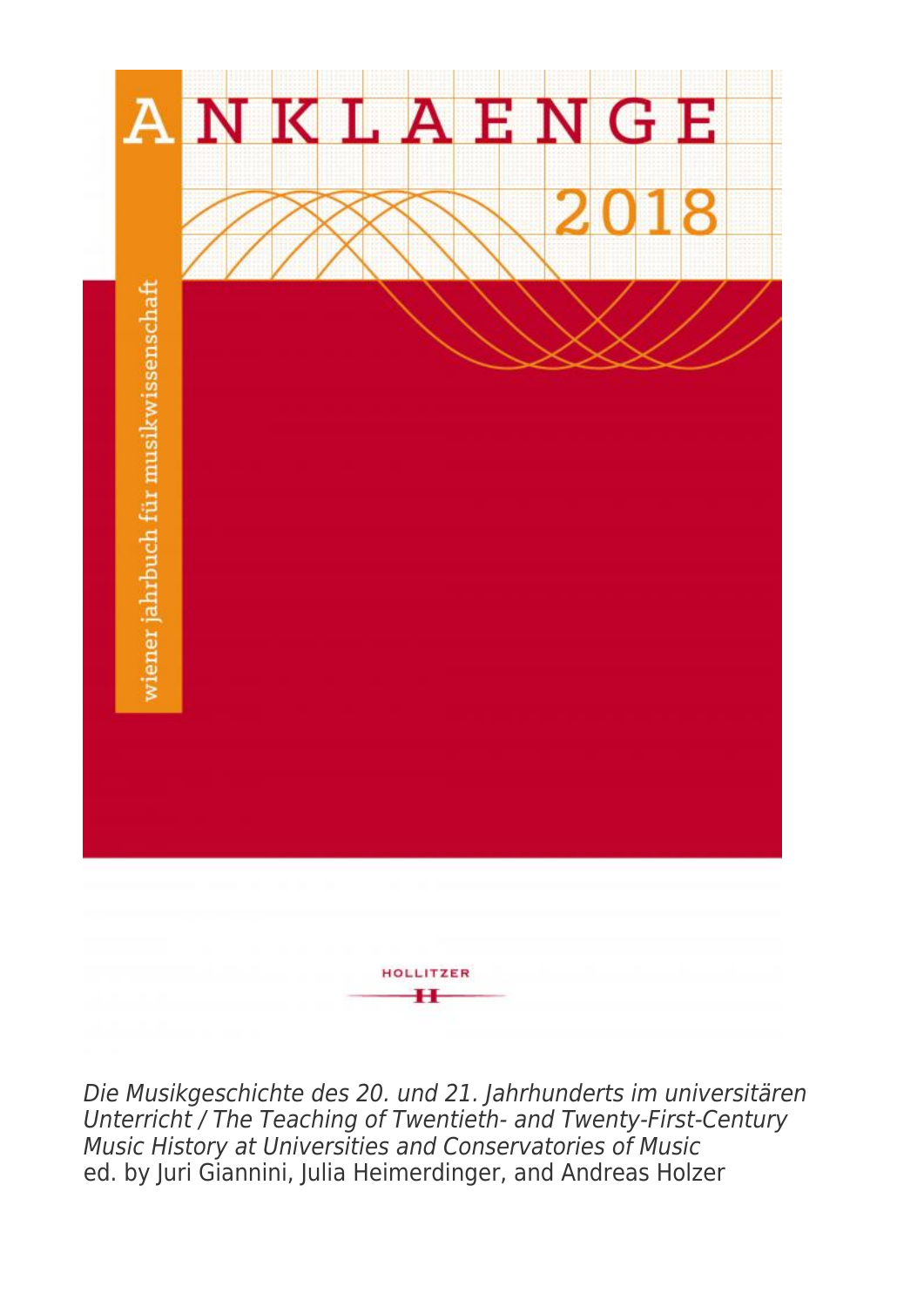#### Vienna: Hollitzer, 2019 (ANKLAENGE: Wiener Jahrbuch für Musikwissenschaft) 312 pp., € 40.00, ISBN 978-3-99012-616-5

[https://www.hollitzer.at/buch/anklaenge-2018-die-musikgeschichte-des-20-und-21-jahrhunderts-i](https://www.hollitzer.at/buch/anklaenge-2018-die-musikgeschichte-des-20-und-21-jahrhunderts-im-universitaeren-unterricht) [m-universitaeren-unterricht](https://www.hollitzer.at/buch/anklaenge-2018-die-musikgeschichte-des-20-und-21-jahrhunderts-im-universitaeren-unterricht)

It is astounding how our sense of the present can slip away from us, how we can lose our sense of reality, because we always live simultaneously somewhere else, live fantastically, live within history, avoid the fullness of the present.<sup>[\[1\]](#page--1-0)</sup>

[1] What Karl Jaspers described through these words means trance-like states for some, a sobering dilemma for others. In any case, it still catches musicologists sooner or later: in lonesome hours at their desks or, at the latest, when their task is to bring students closer to the very specific balance of historical and situational awareness by means of music. But let us be frank: Does taking academic teaching "too seriously" really mean any significant advantages for scholars, especially outside the Anglo-American university system, apart from the individual happiness of students and teaching staff? In the past, colleagues socialized in German-speaking universities liked to talk about the "unity of research and teaching" ("Einheit von Forschung und Lehre"); today, they sometimes wearily wave this off in highly demanding teaching positions. In musicology, just like in many other disciplines, one of the greatest scholarly arts—professionally stimulating others to think about matters in a new way—is still largely measured by the list of publications. In 2019, however, wide-ranging reflections about teaching in the academy came from a trio of musicologists in Vienna, who also linked the topic to the problem of approaching the present in music history. This is what they had in mind:

Our questions are of a fundamental nature: What do we teach when we teach "the" music of the twentieth and twenty-first centuries or "music of the present"—also in the context of music history overview courses—and what is the situation, in this respect, elsewhere? (19)

That is why Juri Giannini, Julia Heimerdinger, and Andreas Holzer gave that winged word of the "unity of research and teaching" the shape of a book of some 312 pages: Die Musikgeschichte des 20. und 21. Jahrhunderts im universitären Unterricht / The Teaching of Twentieth- and Twenty-First-Century Music History at Universities and Conservatories of Music, published both in print and open access versions as a volume of the series ANKLAENGE: Wiener Jahrbuch für Musikwissenschaft in 2019. Altogether, thirty-two different authors deal with the academic teaching of "recent music history" (let us leave the debate about "new music" aside for now) in the context of universities and conservatories in twenty countries on six continents, and in various monographs on the history of music. This is a novelty, although the question of how we teach music history has periodically come up in various countries for the past twenty years<sup>[\[2\]](#page--1-0)</sup> and pedagogical training has also been increasingly demanded (or cursed) at humanities faculties. In the introduction to the volume discussed here, the editors emphasize that "our aim was not simply to analyze the general situation of the discipline of musicology—even though our study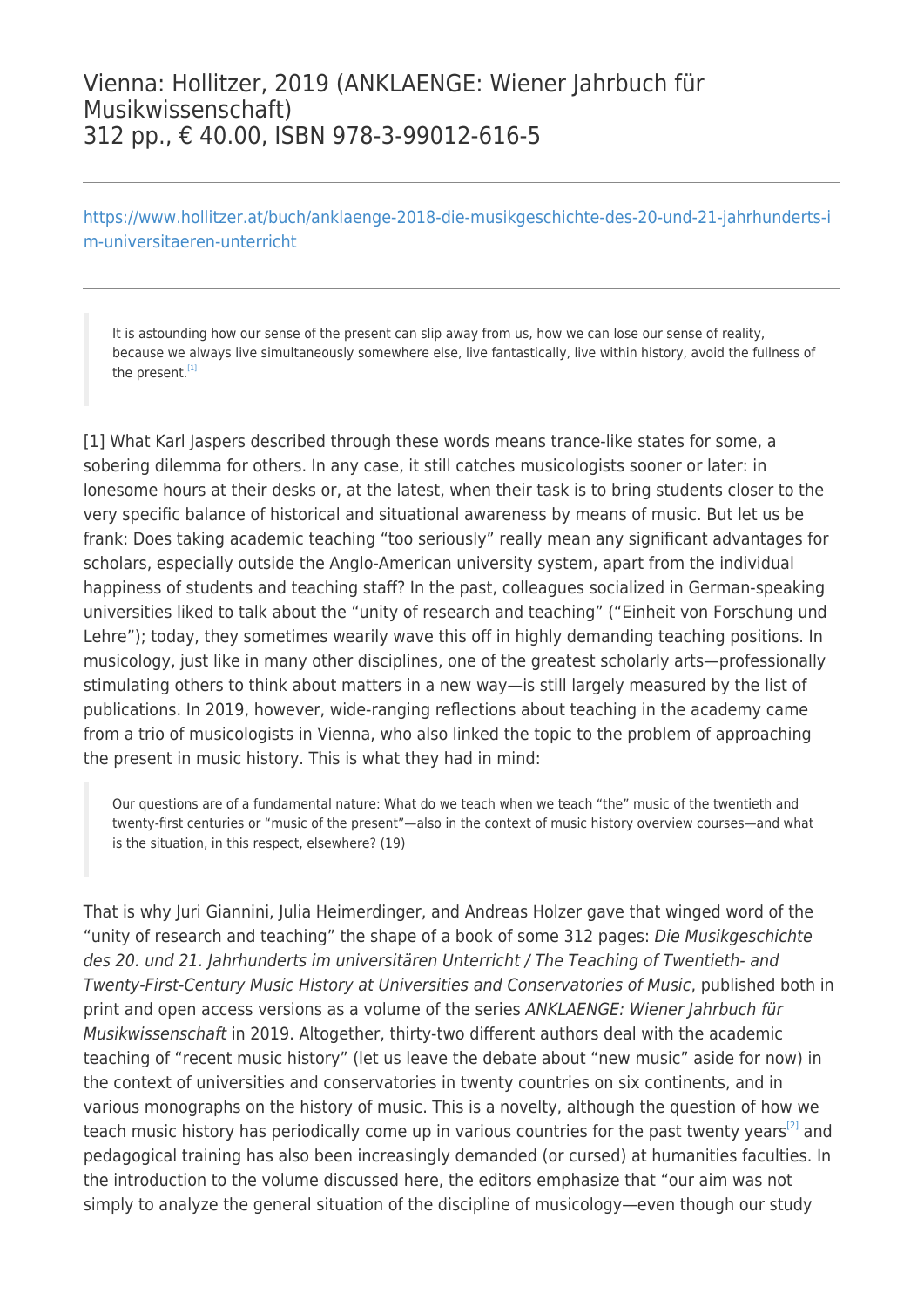inevitably reveals this as well—, but rather, to focus specifically on the music history of the twentieth and twenty-first centuries." (22) Without a doubt, they touch upon a thematic gap, the dimension of which is ultimately measured by the rather complex combination of musicology as an academic discipline, the musical repertoire of one-and-a-quarter centuries of recent music history, and didactic demands—and all of this against a global professional horizon.

The editors distinguish their volume primarily from two articles on musicological teaching in the German-speaking world, which were published some twenty years ago.<sup>[\[3\]](#page--1-0)</sup> In fact, however, the chosen topic concerns a discussion that is not only geographically but also historically much more far-reaching, in which there was already talk of deficiencies (or more euphemistically: of growth potential) in the teaching of music of the twentieth century. Up to the present, the debate in question is fueled by the socialization of numerous former leading representatives of the subject in research traditions of musicology far into the post-war period on the one hand, and on the other hand by the question of the relationship between musicology as a historical discipline and the repertoire, in historiography as well as in teaching. It is worth mentioning here only a few remarks that underscore the extent of the problem that Giannini, Heimerdinger, and Holzer have tackled with their volume, even though at that time teaching was not yet a major topic:

Back in 2000, Peter Cahn published an article titled "Zum Verhältnis von akademischer Musikforschung und zeitgenössischer Musik in Deutschland zwischen dem Ende des Ersten Weltkriegs und den frühen 1960er Jahren" (On the relationship between academic music research and contemporary music in Germany from the end of World War I to the early 1960s).<sup>[\[4\]](#page--1-0)</sup> There, Cahn explained the long-term closure of leading German-language journals of musicology towards "new music" in the mid-twentieth century, even with authors who were later as influential for the history of modern music as Rudolf Stephan and Carl Dahlhaus. The latter had already smoothed the waters in his text "Musikwissenschaft und Neue Musik" (Musicology and new music) published in 1988:<sup>[\[5\]](#page--1-0)</sup> "As a subject of musicology, for the past two decades, new music has established a place for itself, one which only the blind zeal of the apologist could claim is too small. $"$ <sup>[\[6\]](#page--1-0)</sup> At that point, Dahlhaus was primarily concerned with the problem of writing music-related contemporary history. But he was also seized by the idea of anchoring music of "recent times" at universities:

You cannot say that there is an unbalanced relationship between musicology and new music, and we should try to forget the prejudices that arose from earlier conflicts. Perhaps it is even sensible to consider whether the American model, in which new music is established at universities, might be imitated in Europe. To the degree that support from radio stations threatens to dry up, the notion that new music belongs to conservatories has become increasingly attractive, both because new music remains esoteric and because it belongs to the substance of culture. It shares with many other scholarly disciplines the same position, that it is indispensable as an intellectual phenomenon, even though it is useless to even try to demonstrate its usefulness to the public, much less its necessity (which cannot be spoken of seriously).<sup>[\[7\]](#page--1-0)</sup>

[2] Although Dahlhaus's idea of the "American model" remains conceivably vague here, at least his reference to the tendency towards a strong anchoring of "new music" (increasingly also beyond Austro-German canons) in the United States of America retains a basic validity up to the present. This is due not only to the presence of composer classes in close proximity to musicology PhD programs at leading research universities, but also to the mass migration of numerous musicians and musicologists involved in twentieth-century repertoire, who were driven out of their countries by National Socialism.<sup>[\[8\]](#page--1-0)</sup> At the same time, the music historian's challenge to confront their "own time" has probably remained a constant both here and there, way beyond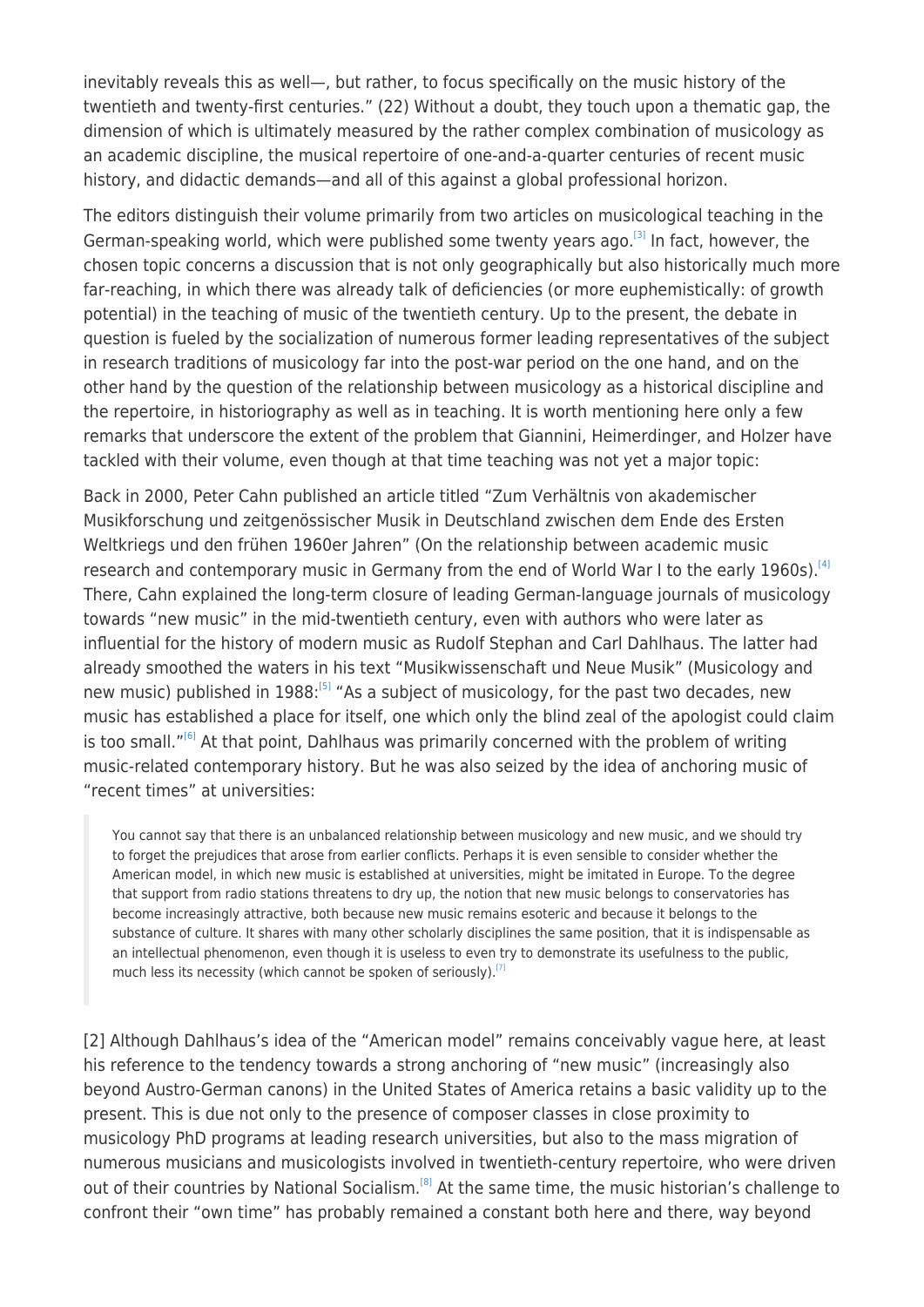individual epochal emphases and local variants of musicology.

### **Structure and Idea**

The volume is subdivided into three major sections. While, according to the editors, parts one (9–100) and two (101–249) "focus on the status quo in the teaching of twentieth-/twenty-firstcentury music history," part three (251–92) is a review part, dealing "with the presentation of the corresponding period in current general music history books, which come into question as literature recommendations for students" (24). The book is concluded by a somewhat separate final essay ("Glosse," 293–308) on Darmstadt during the Cold War by one of the editors, Andreas Holzer.

More precisely, part one, with a total of about 100 pages, comprises one third of the anthology. Aside from the introduction, it consists of a single contribution printed in both German and English. With around 37 (German) and just under 36 (English) pages, this is by far the most extensive chapter in the present volume, from which the idea for the present book ultimately emerged. Here, two of the editors, Julia Heimerdinger and Andreas Holzer, deal in detail with the academic teaching of music history in the German-speaking world: "The Twentieth and Twenty-First Centuries in Music History Education in German-Speaking Countries: A View of the Academic Years 2013/14 to 2015/16."

In contrast, part two of the volume, "Twentieth- and Twenty-First-Century Music History Education in Universities and Conservatories Around the World," is entirely in English and broadens the perspective beyond German speaking contexts. The global thrust already evident from the title of the second main section has ultimately resulted in the handsome number of twenty-one contributions on the teaching of twentieth- and twenty-first-century music (history), ranging in length from two and a half to about ten pages. The editors apparently requested even more texts, which would probably have broadened the geographical spectrum. De facto, following the order of the volume, there are now texts on the educational situation in Argentina, Australia, China, Denmark, France (2x), Greece, Hungary, Iceland, Ireland, Israel, Italy, Poland, Korea, Romania, Russia, South Africa, Spain, Turkey, the United Kingdom, and the United States of America (see figure 1):



**Figure 1: Map of the countries portrayed in Giannini, Heimerdinger, and Holzer,**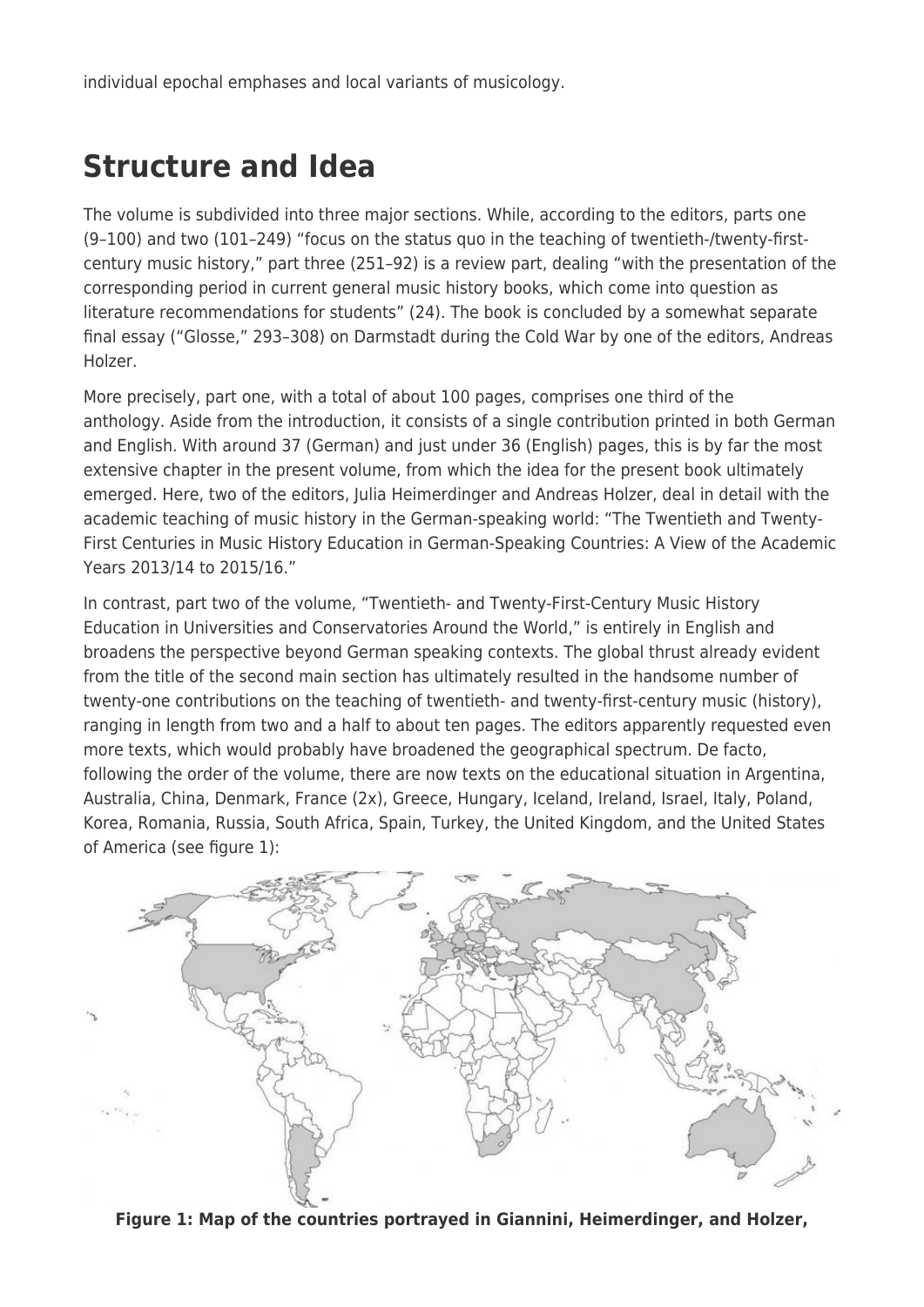#### *Musikgeschichte im universitären Unterricht***, 24**

Part three of the volume, "Allgemeine Musikgeschichten in der Kritik" (Music history surveys critiqued), consists of six essays, all written in German. Most of them are reviews (more about a few exceptions later) dealing with one or more of the five music histories that the authors could choose from after preselection by the editors:<sup>[\[9\]](#page--1-0)</sup> Paul Griffith's A Concise History of Western Music (Cambridge: Cambridge University Press, 2006)—German edition Geschichte der Musik: Vom Mittelalter bis in die Gegenwart, trans. Corinna Steinbach and Stephanie Staudacher (Stuttgart: Metzler, 2008)—, Michael Heinemann's Kleine Geschichte der Musik, 3rd ed. (Stuttgart: Reclam, 2013), Werner Keil's Musikgeschichte im Überblick, 2nd ed. (Paderborn: Fink, 2014), the college edition of Richard Taruskin's and Christopher H. Gibbs's The Oxford History of Western Music (New York: Oxford University Press, 2013), and Arnold Werner-Jensen's Das Reclam Buch der Musik, 3rd ed. (Stuttgart: Reclam, 2012). A consequence of the selection left to the authors are multiple reviews of some well-known titles (2 x Taruskin/Gibbs, 2 x Werner-Jensen, 3 x Keil, 3 x Heinemann, and 2 x Griffiths), from which interesting moments of comparison arise. J. Peter Burkholder's widely read A History of Western Music, 9th ed. (New York: Norton, 2014) was additionally reviewed by Juri Giannini, namely in view of the chapter on the twenty-first century.

In terms of dimension and dual linguistic mediation, the volume shows a certain imbalance, namely in regard to the length of the essay on the German-speaking region in contrast to the length of all the others. This is probably due to the fact that the starting point of the publication was a large-scale study on the German-speaking area. According to their introduction, the editors then approached the other authors with the following questions to stimulate further individual contributions:

In which courses and to what extent is twentieth and twenty-first century [sic] music history taught? What is the (quantitative) relationship between music from this period and music from other centuries, and have there been fundamental changes in this regard in recent years or decades? How is the content of the lectures structured? Which selection is presented, and which methods are used? Are popular music and jazz included? Which overview literature is recommended? What were the seminar topics in recent years? Do the courses also include concert attendance, etc.? Is there an exchange with people active in the music scene (and if so, in what form)? What problems do you see in the current curricula? What changes would you like to see? (22–23)

# **Twenty-First-Century Challenges**

As a result, despite the aforementioned imbalance, the present volume first of all opens up an exceptionally comprehensive, remarkably broad panorama of teaching twentieth- and twentyfirst-century music in the field of music history at universities and conservatories. In addition to numerous interesting individual observations, one cannot only learn a great deal about the academic treatment of certain composers (ever taught Rogalski?) and genres (pop—hurray!) in individual countries and language areas, but also find out more about the structures of formats and educational systems that determine them. Not surprisingly, a tendency towards US-American learning structures can be identified almost everywhere, at the latest since the so-called Bologna reform.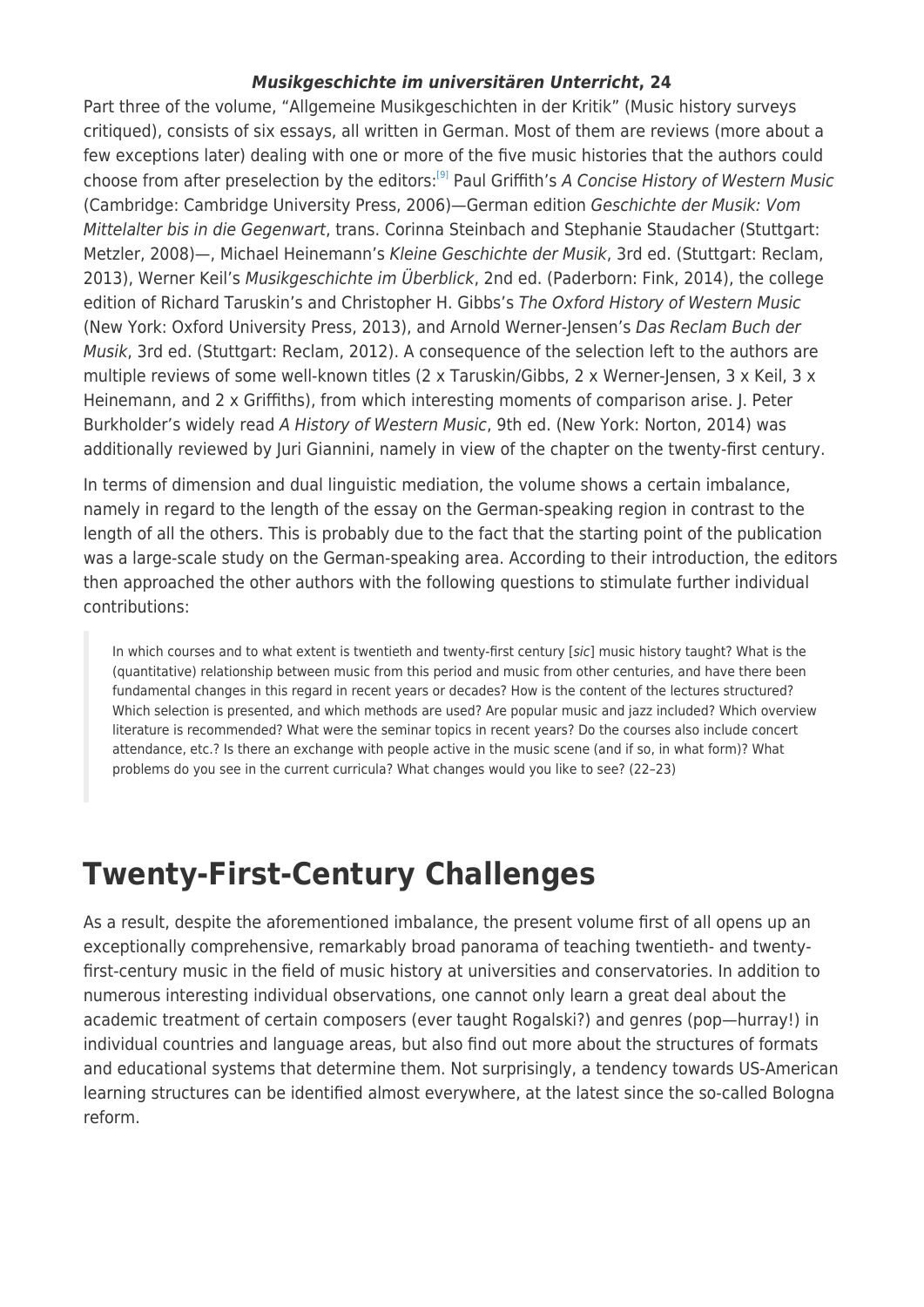

**Figure 2: Part of the curriculum? Music history auditorium featuring the Rolling Stones, September 11, 1965 (photograph by Wolfgang Hänscheid); by courtesy of [Stadtmuseum Münster](https://westfalen.museum-digital.de/object/44)**

[3] At the same time, the volume reminds us, for one, that music history is not just the domain of musicologists, and, moreover, that musicology as an independent subject is by no means a worldwide standard. Leaving aside Mike Searby's assumption that the latter is a specific feature of the United Kingdom (see 240–41), this is rather the exception. Actually, one ought not forget that musicology is a result of the bourgeois academization of the nineteenth century, especially in the Austro-German area, while elsewhere the subject is mostly treated in the form of music history as a subfield of more practice-oriented musical studies.

In addition, the volume increases the awareness of location-dependency as a factor that shapes music history teaching in the tertiary education sector. In the case of Iceland, for example, whose Academy of Arts was established barely twenty years ago, the teaching of music history is largely the responsibility of musicians and composers (see the contribution by Porbjörg Daphne Hall, 161–65). Finally, the problem of differentiating between art music and pop music is a recurring theme, as is the question of (de-)colonizing the curricula in the context of a "global music history," as far as the treatment of repertoire from Europe and North America is concerned: in María Paula Cannova's text on "The Twentieth Century in the Training of Professional Musicians in Argentinia" (103–109), for example, or in the joint contribution to the volume by Megan Burslem and Cat Hope on Australia (111–20). Last but not least, the growing economic pressure as an influencing factor of academic music teaching in the last twenty years or so clearly emerges in many essays, which accordingly also affects questions of recent music history. All this should be kept in mind when thinking about the situation of twentieth- and twenty-first-century music in teaching at universities and conservatories. In any case, the current volume makes a fundamental contribution to sensitization with regard to musicological teaching that goes hand in hand with the opening of a huge international panorama, and also, nolens volens, across epochs.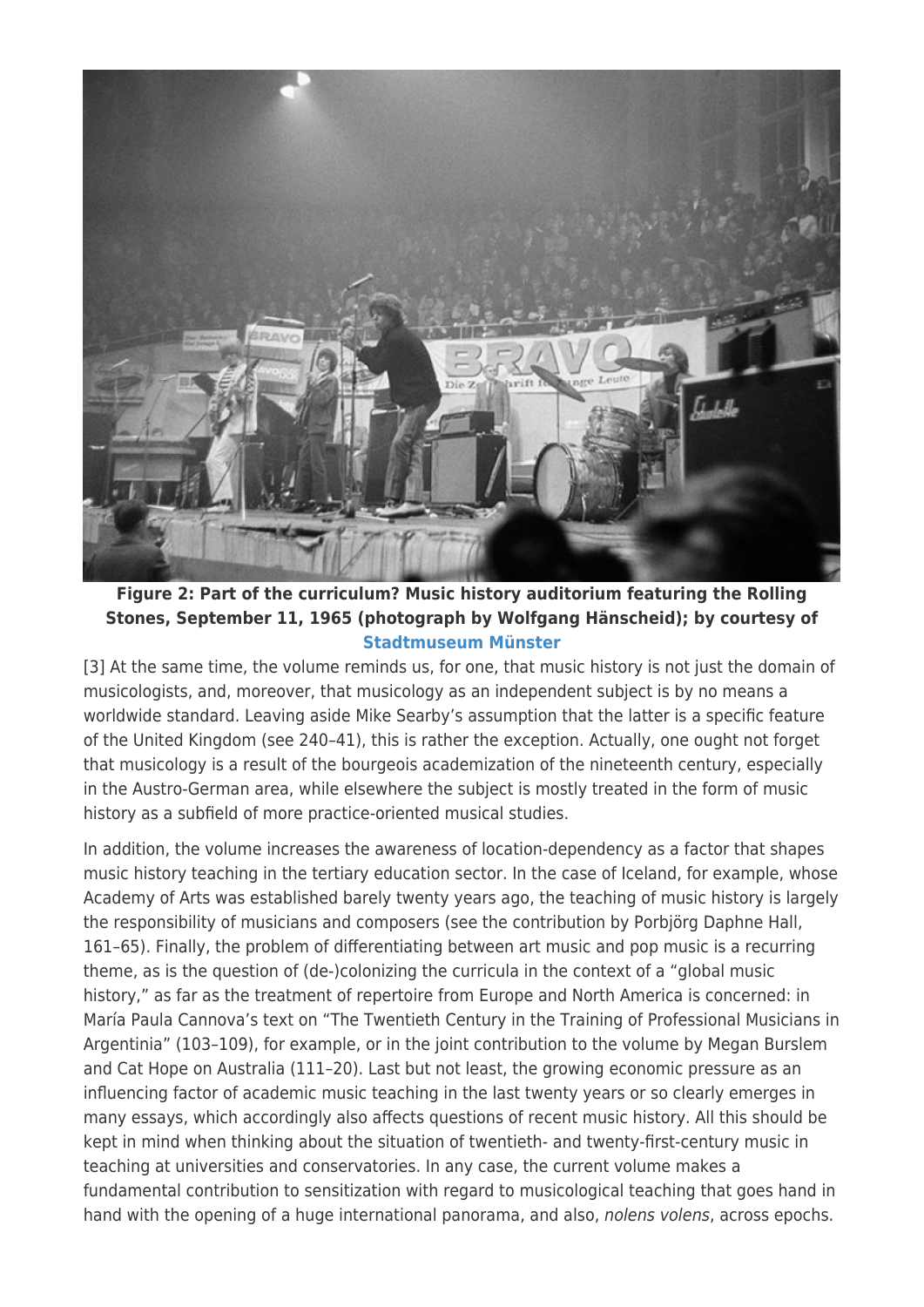# **Curricular Drilling**

When it comes to the individual articles, as always, it is necessary to take a closer look. It is to be expected that the quality of the contributions will sometimes vary in such a large-scale project with a relatively open inquiry to the authors. Of course, the occasionally significant discrepancy in the dimensions of the essays is a result of this, too. In principle, the detailed contribution by Heimerdinger and Holzer is noteworthy simply because of the effort expended on a comprehensive, transparently presented qualitative content analysis of the teaching offered at seventy-seven different institutes of musicology. The insights gained in the course of their research are quite fundamental; for example, that contrary to the spontaneous assumption of a general neglect of modern or contemporary music, in reality 57% of all the courses examined deal at least in part with music of the twentieth and twenty-first centuries—and yet in the end relatively rarely go beyond the canonized "classics" of the concert business. The text also provides impulses for self-reflection on the part of the teachers, for example when it states: "The offered courses and their included topics would lend themselves to a greater frequency of excursions, making the relatively small number quite remarkable" (72). The text is also worth reading because of the generally differentiated treatment of the topic, even though the authors sometimes make somewhat questionable assumptions. For instance, when they state:

It would certainly be time to question the categories determining the teaching of music history, such as art music, pop music, Western classical music, or even new music, far more extensively, and to work against their effect, which to a critical extent restricts the teaching and artificially delimits music (directions) against each other. … Should we not also ask ourselves, though, which music and which aspects of music and music culture we make known—and what image of music in the twentieth and twenty-first centuries do we convey? (99–100)

Of course, the latter question is important. Nevertheless, a problematic basic assumption resonates here, namely that the required questioning of categories put up for discussion in the teaching text does not take place in teaching practice. However, the presence of linguistically defined categories in a curriculum does not mean that they are not critically reflected upon in teaching and treated accordingly. Likewise, the mere absence of any categorical formulations or problematic epoch attributions cannot be taken as evidence that a truly differentiated discourse actually takes place. Here, professors and students are challenged jointly.

With regard to the inner balance of the volume and that between the locations treated, it would have been desirable to critically revise just some of the other contributions, if only by adding selected reading recommendations. This is evident, for example, in texts that are regrettably short and lacking in concrete evidence, such as the one by Anna Dalos on Hungary and, in particular, the Franz Liszt Academy in Budapest (157–59): a location that proves quite important for the history of music in the twentieth century. The author's deep insight into the history and structures of this institution, which has been closely interwoven with contemporary music from the very beginning, is evident. For this very reason, it is a true pity that the conservative orientation of the institution, focused on the Austro-German canon since Franz Liszt's passing, has not been discussed further. In other words, unfortunately the question formulated in the title, "Hungary: Musical Education Without New Music?" has actually not been explored in greater detail.

[4] A similar case is Hong Ding's "A Brief Survey of Twentieth- and Twenty-First-Century Music History Education in China" (121–24). Although interviews with representatives at the Central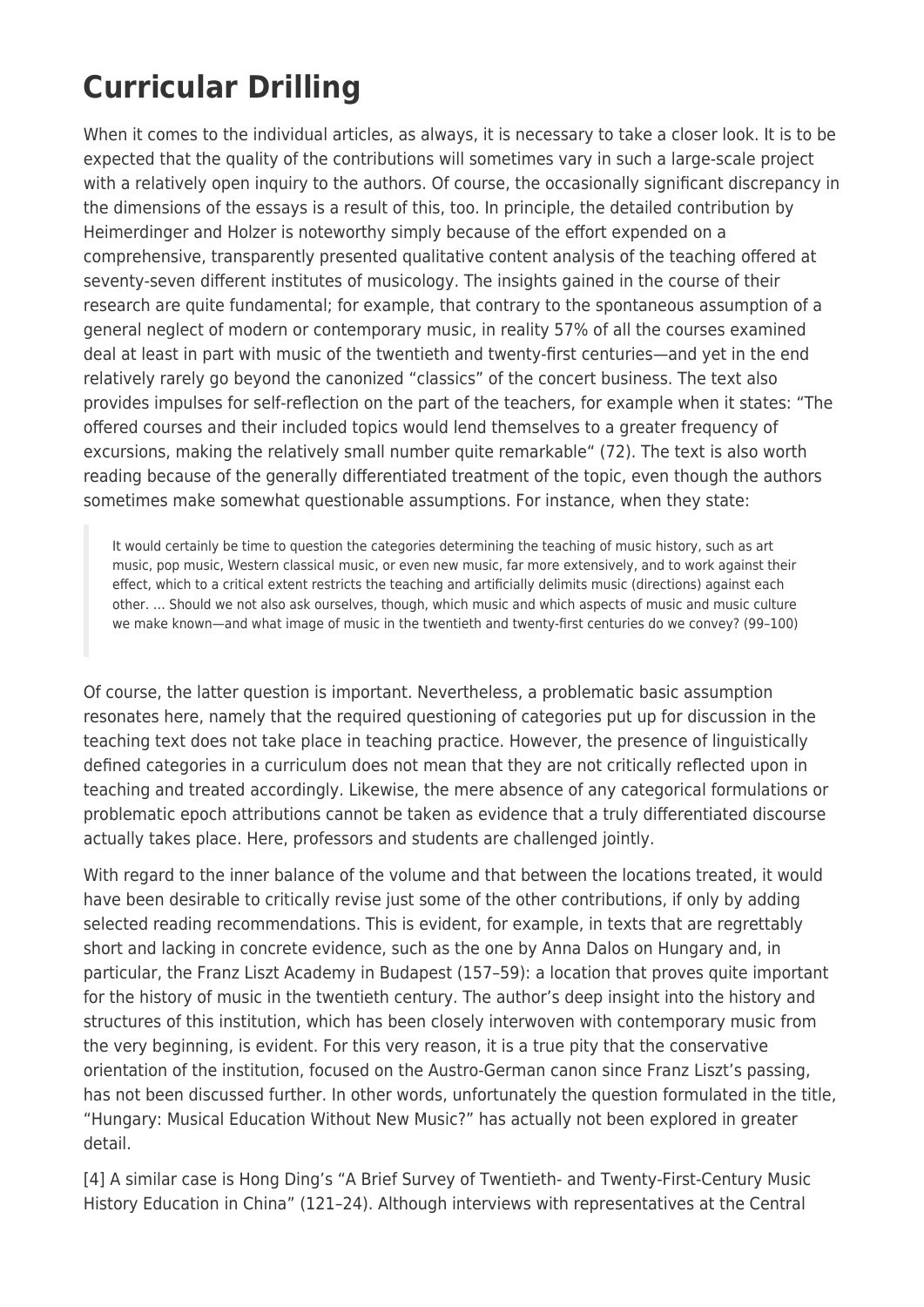Conservatory of Beijing and the Shanghai Conservatory of Music as well as "syllabi, course outlines, admission brochures, and so on" (121) were named as the basis for the chapter, they were not cited anywhere in a comprehensible way. The same applies to the text by Oğuz Usman and Ozan Baysal on Turkey (233–38), which is based on selected syllabi available online and supplemented by "statements from different lecturers" (233) that are not referred to in detail anywhere. Descriptive texts such as the one by Wolfgang Marx on "Contemporary Music in Irish Curricula" of barely three pages hardly go beyond a foretaste (167–69). Especially because Marx rightly poses the question of the "future of Irish higher music education (which ultimately includes musicological engagement with contemporary music)" (169) in the last paragraph of his essay, it would have been appropriate to analyze the situation of contemporary music in the field in more depth. The text by Megan Burslem and Cat Hope on "Music History Education in Australian Universities" (111–20), supported by comparative overviews and differentiated presentations according to institutions, demonstrates that this may succeed even in a condensed space, although it ultimately remains a bit unclear here what is meant by "20th/21st-century content units" (115) in the period under investigation.

Michael Fjeldsøe's text on the situation in Denmark (125–31), which also has a historical perspective, comes closer to the point. Not only does it clarify the public discussion about the teaching of twentieth-century music at Danish universities and conservatories that was already taking place around 1990. Fjeldsøe also takes into account important developments, such as the transformation of the term "new music," changes in the musical infrastructure, or the relationship of music in the field of tension between the concept of art and contemporary culture.

Two authors of the volume engage with the situation in France. Although no quantitative overview of the state of affairs in teaching twentieth- and twenty-first-century music at universities and conservatories is given here, Priscille Lachat-Sarrete, on the basis of qualitative interviews, clarifies the perspective of teachers quite clearly (133–40). Once again, the great responsibility of individual lecturers for shaping the curriculum in teaching an intellectually often extremely demanding repertoire becomes obvious. Philippe Poisson's chapter (141–48) considers the situation of the Centres des Formations de Musiciens Intervenants (CFMI), which further qualify practically trained musicians for education projects, not least to show the great importance of approaching music and composition practice including technology for understanding contemporary music. For this reason, however, the present volume sorely lacks a perspective on such internationally active institutions as [IRCAM](https://www.ircam.fr/) (Institut de recherche et coordination acoustique/musique) or [GRAME](https://www.grame.fr/) (Générateur de Ressources et d'Activités Musicales Exploratoires), which prove central to the exploration and communication of music history of the twentieth and twenty-first centuries (see figure 3).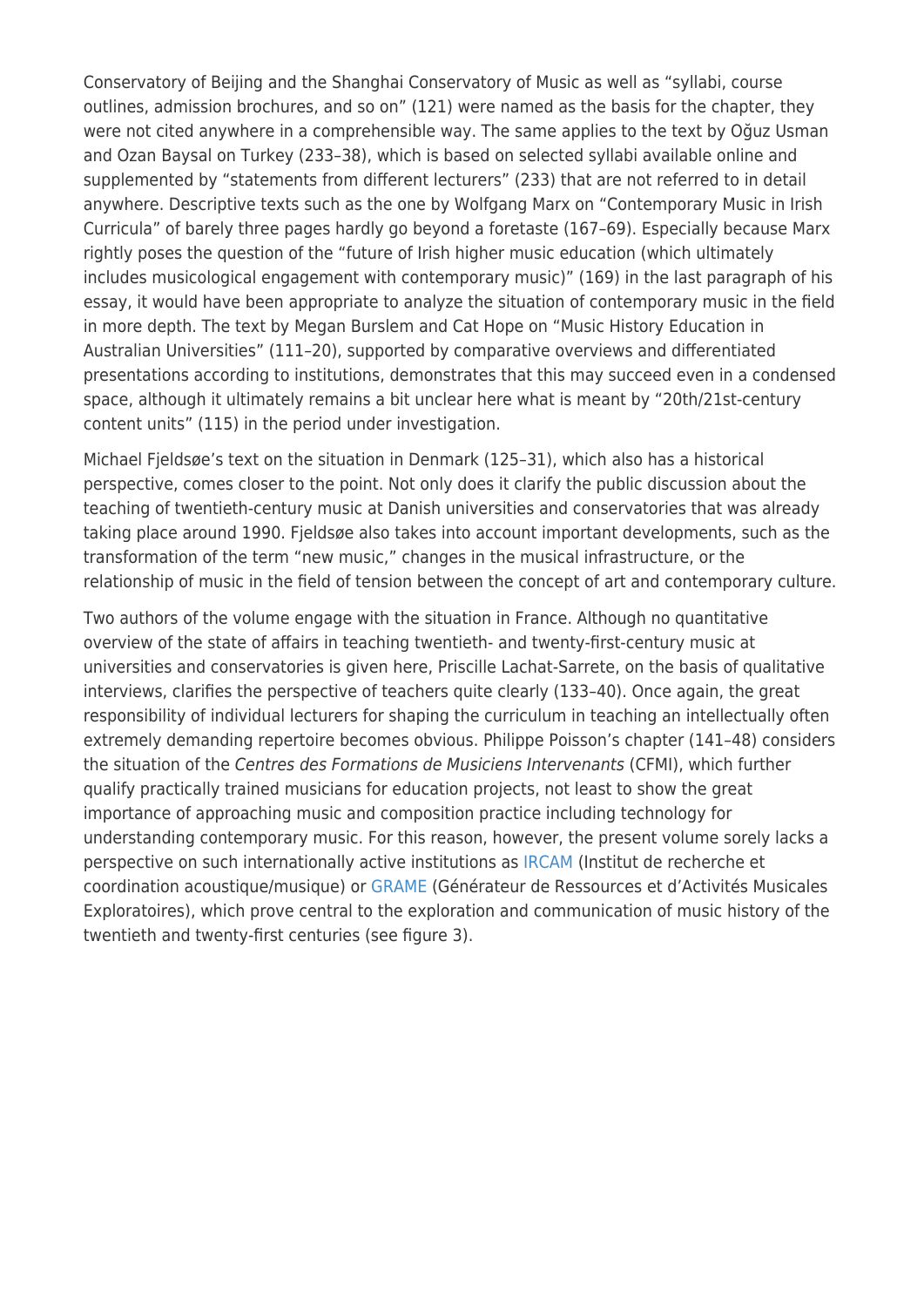

#### **Figure 3: Example of educational programs offered by the [Institut de recherche et](https://www.ircam.fr/transmission) [coordination acoustique/musique](https://www.ircam.fr/transmission) (IRCAM) in Paris**

By the way, the aforementioned cases of France in particular also illustrate the fuzzy boundaries of the "teaching of music history," for should not the various programs of study in music appreciation (Musikvermittlung), which fluctuate greatly between theoretical and practical components, also be included more systematically and in a more comprehensive manner? Here, however, the twentieth- and twenty-first-century contents of music that are actually taught might be even more difficult to determine, due to the large scope of design and to study structures that sometimes change from semester to semester.

Musicologist and performer Danae Stefanou (149–56) focuses on the way contemporary music is dealt with, especially at the Aristotle University of Thessaloniki and drawing from her own work as a professor there. In doing so, she exposes numerous more general problems of teaching practice: missing or outdated translations of readings, reductionist representations of epochs, especially of twentieth-century music as—for instance, "the era of atonality" (153)—, and the constant struggle against the fear of contemporary music as an overly complex elite culture.

Assaf Shelleg centers on "Teaching Twentieth- and Twenty-First-Century Art Music in Israel" (171–78): an insightful essay, taking into account the complex relationship between Israel and Palestine, that pays heed to teaching as a contribution to the historiography of modern, postmodern, and contemporary music. Using numerous examples from the history of composition, the fundamental problem of linear, sometimes insular narratives of modern music history is discussed here, culminating in the question: "Should we begin our story on twentiethand twenty-first-century art music from the present backwards then?" (178)

With regard to Italy, Ingrid Pustijanac first provides an illuminating overview of the quite complex situation of musicology within mostly multidisciplinary undergraduate programs (179–84). Starting from there, Pustijanac's emphasis is initially on the study materials (almost exclusively of Italian provenance, by the way) on twentieth-century music history used in bachelor's and master's programs, with a tendency towards initial repertoire teaching versus later in-depth theoretical-systematic orientation. Despite the subsequent focus on the Musicology Department in Cremona—currently the only institute with an independent musicology bachelor's program in Italy—one unfortunately learns little about the specific design of the individual named courses for recent music history.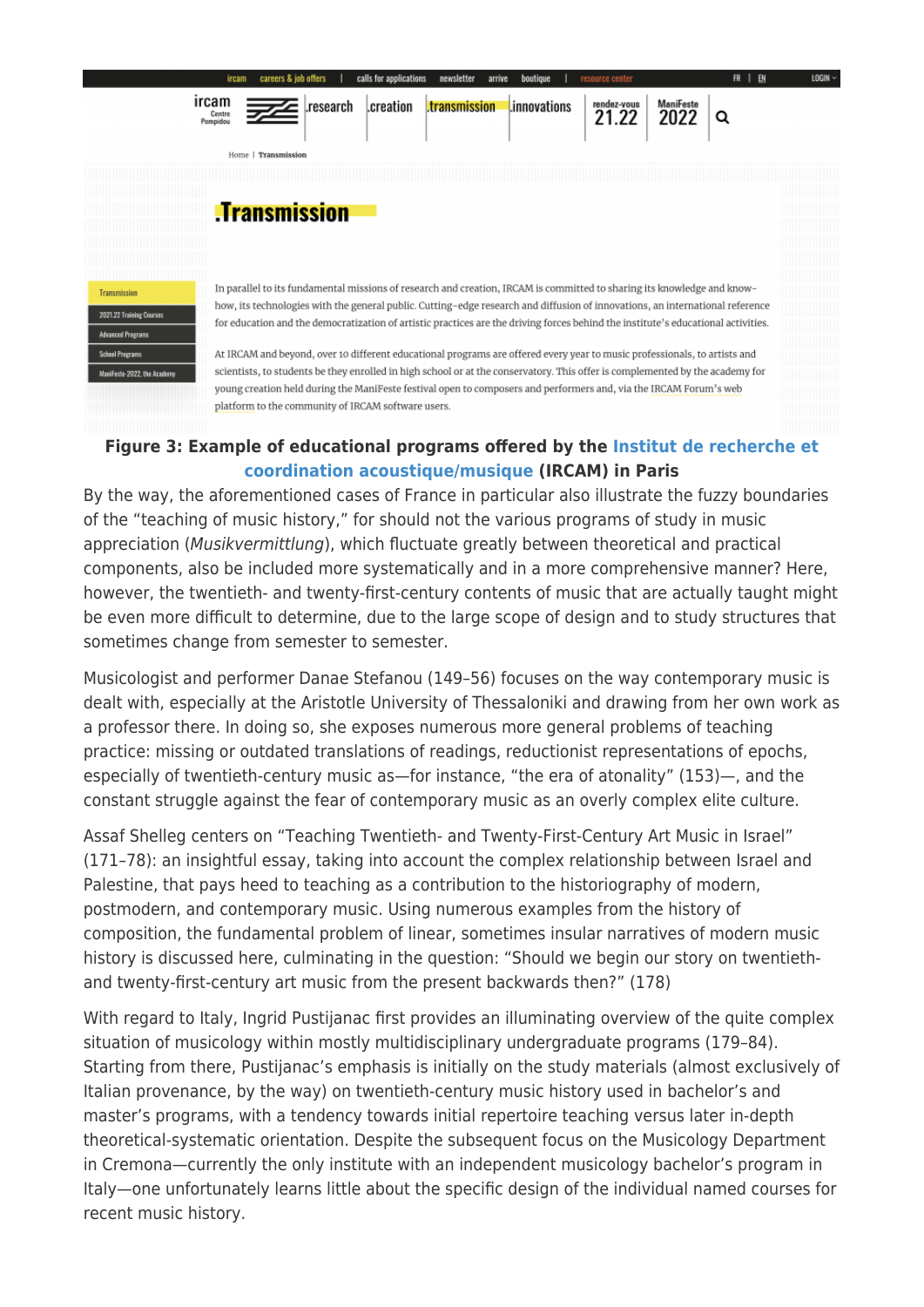The contribution by Iwona Lindstedt on music history education in Poland (185–90) is quite different. In addition to details on the courses mentioned, it explains the consequences of a recent revision of the curricula on the basis of selected examples, including the consideration of pop and the dialogue with contemporary composers in Poland.

Heekyung Lee (191–96) draws a critical balance with what she sees as the overall deficient treatment of twentieth- and twenty-first-century music in Korea: lack of interest on the part of the comparatively few musicologists involved in teaching, accompanied by the one-sided focus of music education on technical skills for decades, and still pending debates on a curriculum that is some fifty years old.

[5] Carmen Chelaru, Florinela Popa, and Elena Maria Șorban (197–205) use the example of Romania to draw attention to another central problem in the teaching of twentieth- and twentyfirst-century music (even if this repertoire is not the only one likely to be affected): the disconnection of the various fields involved in teaching this repertoire, such as performance, music history, analysis, theory, harmony, and score reading, as well as an overall retardation until the early 1960s in studying modern and contemporary music in light of communism, in addition to lacking resources for the acquisition of relevant materials on the vast twentieth and twenty-first centuries.

Elizaveta E. Willert studied the curricula of seven conservatories and universities in Russia (207–16). One learns that music history of the twentieth and twenty-first centuries is taught primarily in chronologically organized survey courses within the framework of a nationally largely uniform study program, which, however, does not fully exclude certain emphases. In this context, one cannot avoid the impression of a certain accentuation of teaching a national canon in view of various courses on decidedly Russian modern music history, composer anniversaries, and events on "contemporary foreign music" (209). For this reason, too, a more critical reflection of the studied material would have been important, apart from the frequently interspersed, yet dispensable personal opinion of the author in the conclusion ("personally, I hold the course design in high esteem," "the modules I find most interesting are," "which I find to be very motivating for the students," 215).

Mareli Stolp (217–23) describes the curricula of eleven universities in South Africa (a conservatory system does not exist there). For the most part, this text hardly goes beyond the enumeration of individual course names. This is a pity, since the author herself emphasizes that after the end of apartheid, music of the twentieth and twenty-first centuries has always stood equally with music of other epochs. There is certainly much more to be said about this.

José L. Besada's and Belén Pérez-Castillo's examination of teaching in Spain (225–32), which is clearly structured according to universities and conservatories, simply lacks a conclusion that abstracts from the case studies. This would have rounded off the text in a manner analogous to the introductory remarks, which initially broadened the perspective both historically and to Europe.

More clearly than many other contributions, Mike Searby puts his finger on a gaping wound regarding the teaching of twentieth- and twenty-first-century music (239–44). Using the example of leading universities in the United Kingdom, he demonstrates the extent to which budget cuts in the humanities are having an impact in this area: the shrinking of overview classes on music history, covering several years, to a few modules in which music can only be dealt with as *primus* inter pares, often enough forcing the decision of pop versus art music. It is obvious that this is at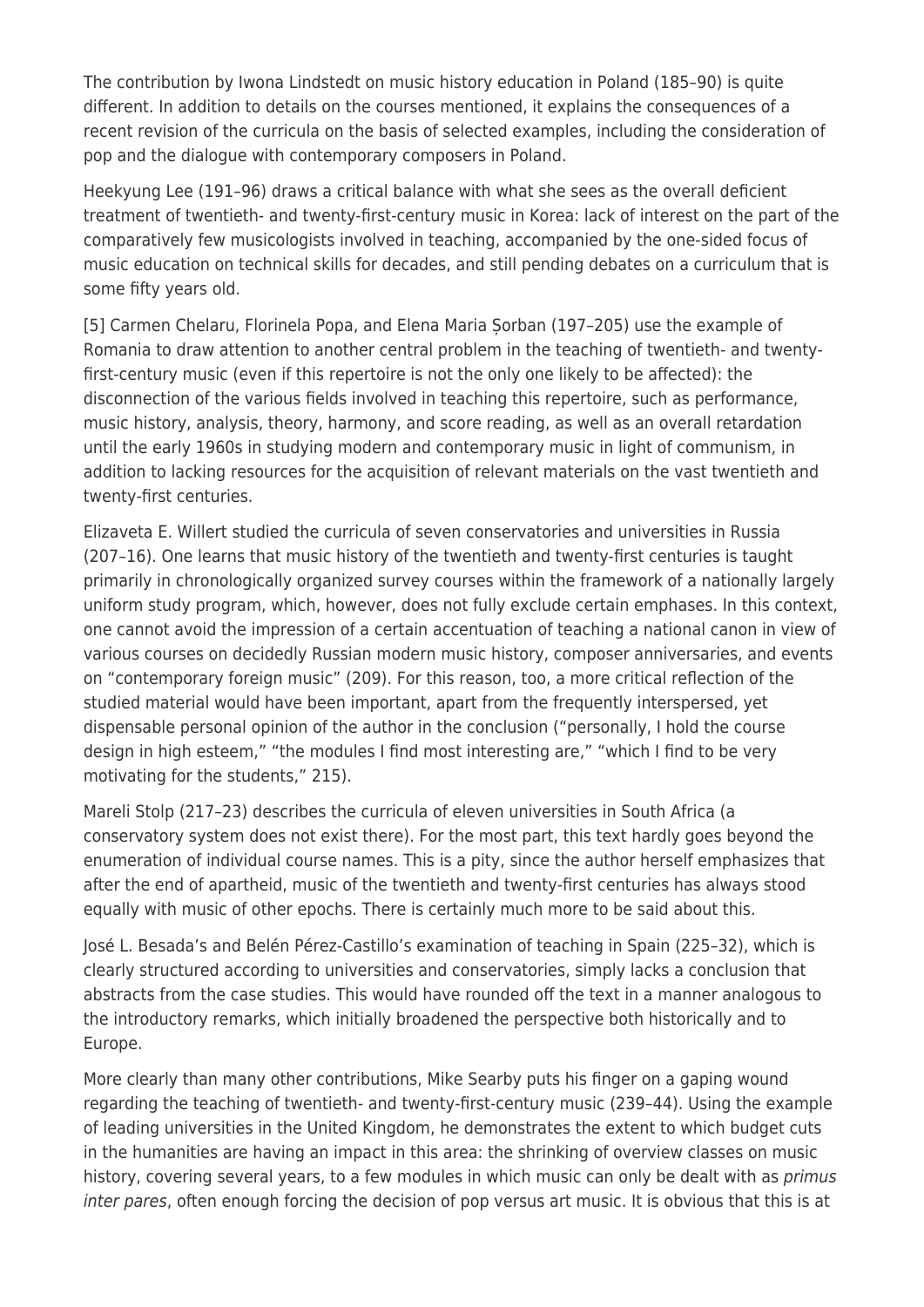the expense of teaching more complex musical and music-historical content.

David Blake basically describes a similar scenario with regard to the de facto dense network of US curricula that can hardly be dealt with in a few pages (245–49). The text touches upon a central problem: "The question is thus not whether music after 1900 has a place in music history courses in the United States, to which the answer is a definitive yes, but rather the pedagogical and ideological reasons for its emphasis within a twenty-first-century American university education" (246). In fact, this would require a more detailed discussion, the content of which the author aptly delineates with the following statement: "Multiculturalism seeks to diversify the music history curriculum, but neoliberalism seeks to constrict it" (247).

# **Music History, Fundamentally Considered**

Since it would be absurd to formulate a series of reviews about reviews of music histories—part three of the present volume—I will limit myself in conclusion to a few remarks on the contributions by Frank Hentschel and Andreas Holzer: For lovers of fundamental music-historical reflection it is pleasant to read a provocative text such as Hentschel's "Von der Unmöglichkeit, eine 'sinnvolle' Geschichte der Musik zu schreiben" (On the impossibility of writing a 'meaningful' history of music) on some elementary catastrophes in dealing with music histories (253–56). Therefore, despite invigorating exaggerations such as "Musikgeschichten sind wissenschaftsabstinent" (the finesse of which is untranslatable, while "music histories lack scholarly standards" might capture the idea best, 255), the reading of this otherwise simply tooshort text remains refreshing. For those who sooner or later find themselves in the position of having to convey an overview of music history, only this should be quoted: "The more ideological a music history is, the more consistent it appears and therefore the more easily it reads—and worse: the more convincing it is for less-critical readers" (255).<sup>[\[10\]](#page--1-0)</sup> To what extent the reverse can also apply, that inconsistent music histories are less ideological (instead of merely showing weaknesses of scholarship), would have been quite exciting to learn from the author.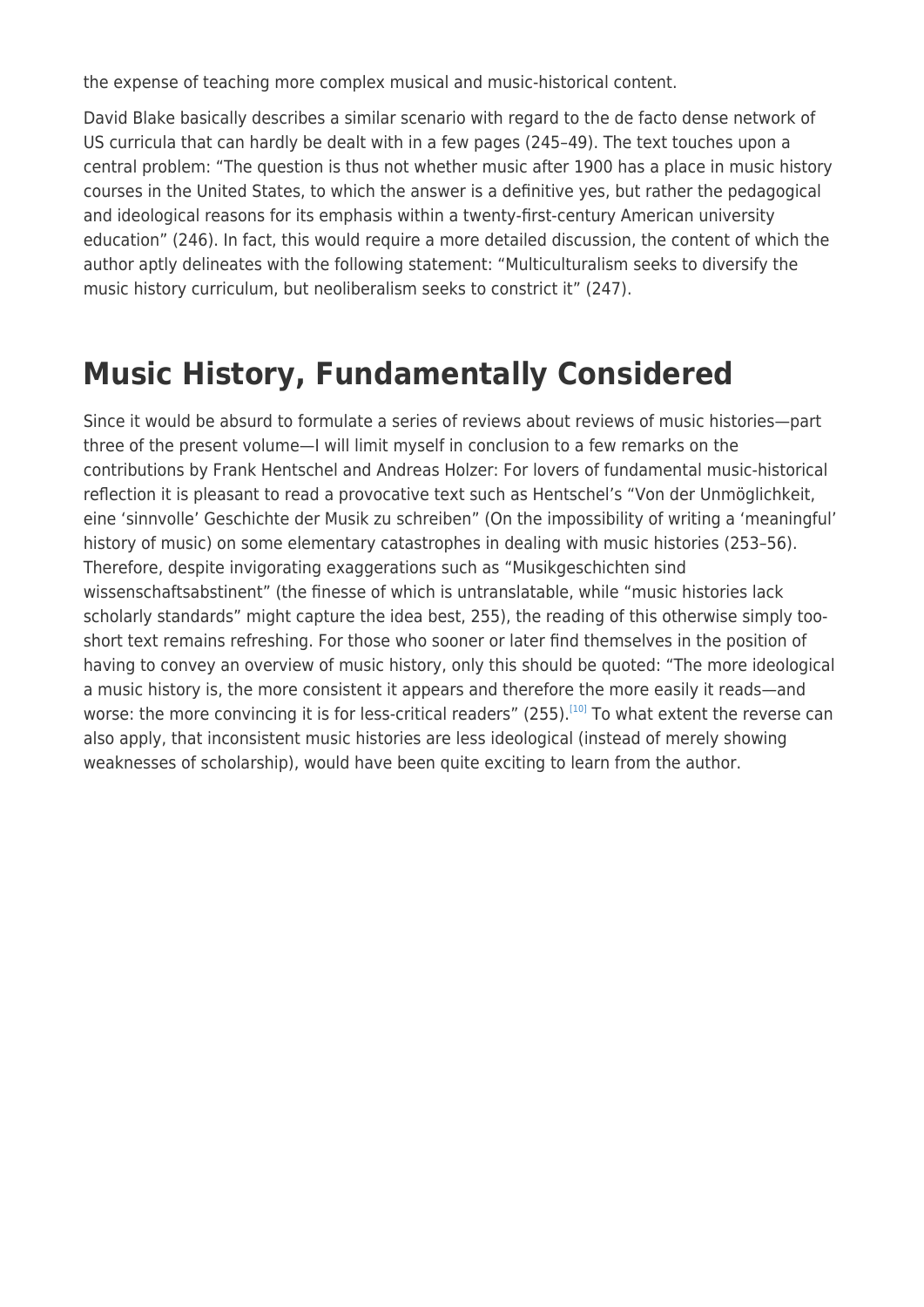

**Figure 4: Eduard Steuermann teaching music history at the 12. Internationale Ferienkurse für neue Musik in Darmstadt, July 1957; by courtesy of [Wikimedia](https://commons.wikimedia.org/wiki/File:Bundesarchiv_B_145_Bild-F004565-0007,_Darmstadt,_Internationaler_Kurs_f%C3%BCr_neue_Musik.jpg) [Commons](https://commons.wikimedia.org/wiki/File:Bundesarchiv_B_145_Bild-F004565-0007,_Darmstadt,_Internationaler_Kurs_f%C3%BCr_neue_Musik.jpg)**

Andreas Holzer's text on Darmstadt and the Cold War (293–308), which at first glance seems disintegrated in the overall concept of the volume, also tackles fundamental issues. Holzer dedicates himself to Darmstadt, an undoubtedly important forum in the "Diskursfeld … Neue Musik" (discursive field of new music, 294), and includes numerous music-historical accounts in the process. Based on a critical close reading of authors such as Laurenz Lütteken, Hermann Danuser, Richard Taruskin, Hanns Werner Heister, and Matthias Tischer, Holzer discusses the extent to which Darmstadt was treated in various shades as a quasi-fascist ideological machine or cultural pawn in the Cold War. Drawing on examples of composers involved such as Pierre Boulez, who is often tiresomely over-stylized as an enfant terrible, Holzer argues for a more nuanced reading of Darmstadt's power relations. Although this may displease the critics, Holzer demonstrates how difficult it is indeed to bring together the many diverging currents of twentieth- and twenty-first-century music history in a historical narrative. Actually, this rounds off the volume in a certain respect. Because after all, it remains a noble yet challenging task in music history teaching to ensure a wise mixture of musical-historical knowledge and narrative competence. Dahlhaus, at least, would have expected that to be faced:

The historian is by no means, as one popular prejudice has it, an advocate to the past; … it is actually to be expected that a historian whose goal is to make understandable the inner context of a past music within its time is also especially well equipped to understand how music from their own time expresses itself. Such a process of translation, which is part and parcel of dealing with the past, cannot simply stop at the border of the epoch in which they live.

Giannini, Heimerdinger, and Holzer, with their ambitious volume on the teaching of music history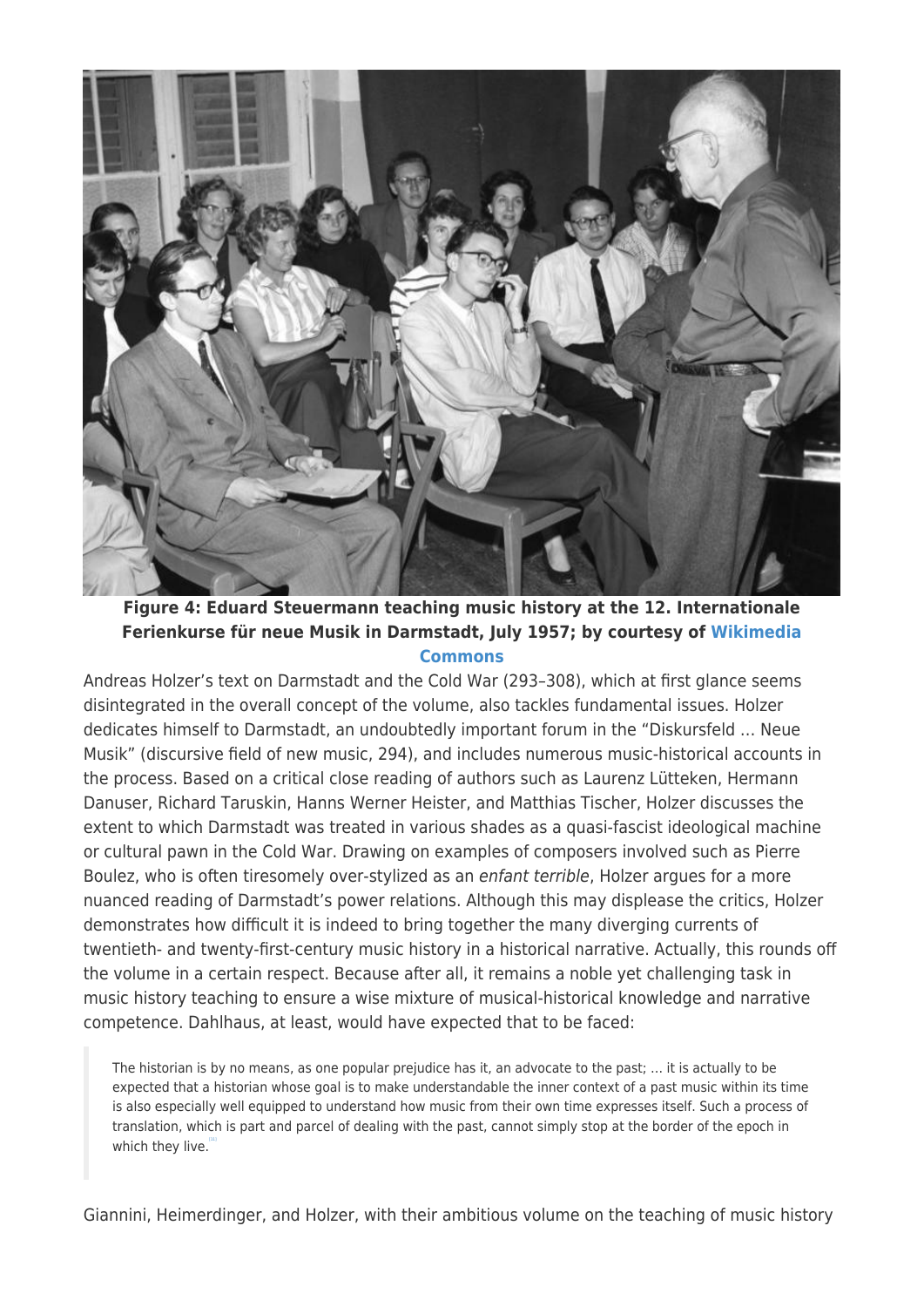of the twentieth and twenty-first centuries, have now given a worthy impetus in this direction with an international scope. In spite of some possibilities for expansion, their book can be consulted with considerable interest over long stretches. It is now in the hands of all those music historians involved in teaching to courageously confront the philosophical problem described at the beginning in practice: swinging back and forth between history and all shades of musical "present tenses," in order to live for a while in both worlds, including our very recent musical past.

### References

- 1. Karl Jaspers, Vom Ursprung und Ziel der Geschichte, 8th ed. (Munich: Piper, 1983), 334. Original wording: "Es ist erstaunlich, daß uns die Gegenwärtigkeit entschwinden kann, daß wir die Wirklichkeit verlieren können, weil wir gleichsam immer anderswo leben, phantastisch leben, in der Historie leben, die volle Gegenwärtigkeit meiden." [↑](#page--1-0)
- 2. For instance, Melanie Wald-Fuhrmann and Stefan Keym, eds., Wege zur Musikwissenschaft: Gründungsphasen im internationalen Vergleich / Paths to Musicology: Founding Phases in International Comparison, Spektrum Fachgeschichte Musikwissenschaft (Kassel: Bärenreiter, 2018); Emmanuel Hondré, "Enseigner la musique du XX siècle," Cité musiques: Journal de la Cité de la Musique 34 (2001): 6–8; Margaret K. Farish, "Teaching Twentieth Century Music," American String Teacher 49, no. 4 (1999): 34–36; Manfred Permoser, "Aspekte der Vermittlung von Musikgeschichte am Beispiel der Musik des 20. Jahrhunderts," in Artgenossen und andere Feinde: Musikwissenschaft für die Musikpädagogik? Beiträge zum ersten Symposion "Musikwissenschaft und Musikpädagogik", Salzburg 1996, Forum Musik-Wissenschaft 4 (Regensburg: ConBrio, 1997), 59–71; and Richard Gill and Rex Hobcroft, "Implementing a Teaching Programme Involving Twentieth Century Music," in Music in General Education, ed. Australian Society for Music Education (Nedlands: Australian Council for the Arts, 1969), 169–78. [↑](#page--1-0)
- 3. Jan Hemming, Brigitte Markuse, and Wolfgang Marx, "Das Studium der Musikwissenschaft in Deutschland: Eine statistische Analyse von Lehrangebot und Fachstruktur," Die Musikforschung 53, no. 4 (2000): 366–88; and Nina Adam, Florian Heesch, and Susanne Rode-Breymann, "Über das Gefühl der Unzufriedenheit in der Disziplin," Die Musikforschung 55, no. 3 (2002): 251–73. [↑](#page--1-0)
- 4. Peter Cahn, "Zum Verhältnis von akademischer Musikforschung und zeitgenössischer Musik in Deutschland zwischen dem Ende des Ersten Weltkriegs und den frühen 1960er Jahren," in Musikwissenschaft: Eine verspätete Disziplin? Die akademische Musikforschung zwischen Fortschrittsglauben und Modernitätsverweigerung, ed. Anselm Gerhard (Stuttgart: Metzler, 2000), 233–56. [↑](#page--1-0)
- 5. Carl Dahlhaus, "Musikwissenschaft und Neue Musik," in Neue Musik: Quo vadis? 17 Perspektiven, ed. Diether de la Motte (Mainz: Schott, 1988), 148–55. [↑](#page--1-0)
- 6. Quoted after Carl Dahlhaus, "Musikwissenschaft und Neue Musik," in Carl Dahlhaus, Gesammelte Schriften II (Allgemeine Theorie der Musik II), ed. Hermann Danuser (Laaber: Laaber, 2001), 635. Original wording: "Als Gegenstand der Musikwissenschaft nimmt die Neue Musik seit ungefähr zwei Jahrzehnten einen Platz ein, von dem nur blinder Apologeteneifer behaupten kann, daß er zu gering sei." [↑](#page--1-0)
- 7. Ibid., 631. Original wording: "Von einem schiefen Verhältnis zwischen Musikwissenschaft und Neuer Musik kann längst nicht mehr die Rede sein, und man sollte versuchen, die Vorurteile, die aus früheren Auseinandersetzungen entstanden sind, zu vergessen. Vielleicht ist es sogar sinnvoll, darüber